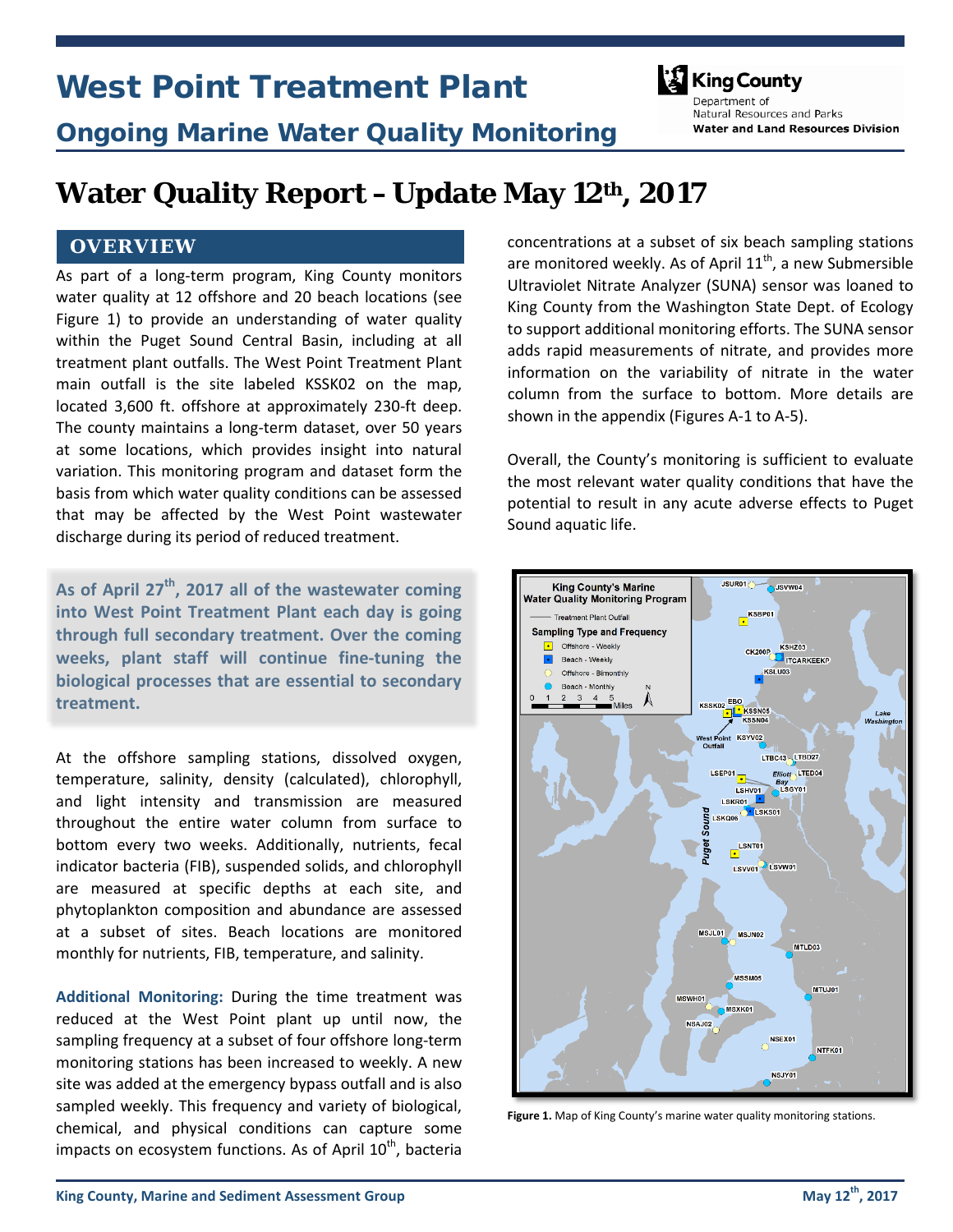The most recent data results available from April  $17<sup>th</sup>$  thru the 19<sup>th</sup> (all offshore and beach bacteria) and April 24<sup>th</sup> thru the  $26<sup>th</sup>$  (all offshore and beach) sampling events are summarized for three key water quality indicators below. More data results are available in the appendix.

#### **BACTERIA**

Fecal coliforms, along with *Enterococcus*, are a type of indicator bacteria that King County routinely monitors at freshwater and marine beaches, as well as offshore. These bacteria are found in the intestinal tracts and feces of humans and other warm-blooded animals, and can make their way into our waterways through various pathways. Although these bacteria are typically not pathogenic, they are important to monitor as an indicator that pathogens that make people sick may be present.

The State of Washington has a two part standard to protect human primary contact recreation and shellfish consumption in marine waters. The standard includes a 14 colony forming unit (CFU)/100 mL geometric mean average and a 43 CFU/100 mL peak concentration (the peak concentration is not to be exceeded in greater than 10% of samples). These standards are used for comparing data from multiple samples at a station rather than a single sample.

Comparing recent individual samples to the bacteria standards indicates that concentrations of fecal coliforms from surface waters at all offshore stations, including KSSK02 off of West Point, were all below the geometric mean standard and the peak standard during both sampling events in late April (Figure 2). Sub-surface bacteria concentrations were all low and below state water quality criteria as well. For data on subsurface and *Enterococcus* bacteria concentrations, see Appendix Table A-2.

Concentrations of bacteria at the subset of six stations sampled weekly, which includes beaches near West Point, were below state water quality standards in most cases. The exceptions were KSLU03 and LSKS01 (Golden Gardens and Richey Viewpoint, Alki) on April  $19<sup>th</sup>$ . Both stations exceeded the geometric mean standard, but not the peak standard, and were within the range of values historically seen at these sites in April (see Appendix Figure A-8 and Table A-2).



Figure 2. Bacteria levels of single samples collected near surface (1 meter) at offshore stations in Central Puget Sound during the late April 2017 sampling events are illustrated with historical bacteria levels. Note: station KSSK02, West Point outfall, highlighted.

#### **NUTRIENTS**

Nutrients, such as nitrogen compounds (ammonia and nitrate) and orthophosphate, are essential elements for aquatic plants and algae. Silica is a micronutrient needed by some algae and other organisms for skeletal growth. However, excess nutrients can cause a sudden increase in aquatic plants that can lead to unfavorable conditions. High ammonia concentrations can be toxic to aquatic organisms, including fish.

With one exception, all ammonia values in offshore waters in mid-April were low and well below the lowest (chronic) water quality criterion, which is based upon temperature, salinity, and pH factors (anticipated to be about 1.6 mg/L for April conditions). Although meeting the standard, the ammonia value at the deepest depth at the South Plant outfall station (LSEP01) on April  $18<sup>th</sup>$  was higher than other stations and beyond the historical range for the last 10 years (Figure 3). Ammonia was also higher than normal on April  $11<sup>th</sup>$  at this depth and may be associated with slightly higher South Plant discharge ammonia levels in April as a result of the plant treating additional solids from West Point during the restoration. Surface ammonia levels, including at the West Point and South Plant outfalls, were low (Appendix, Figure A-7).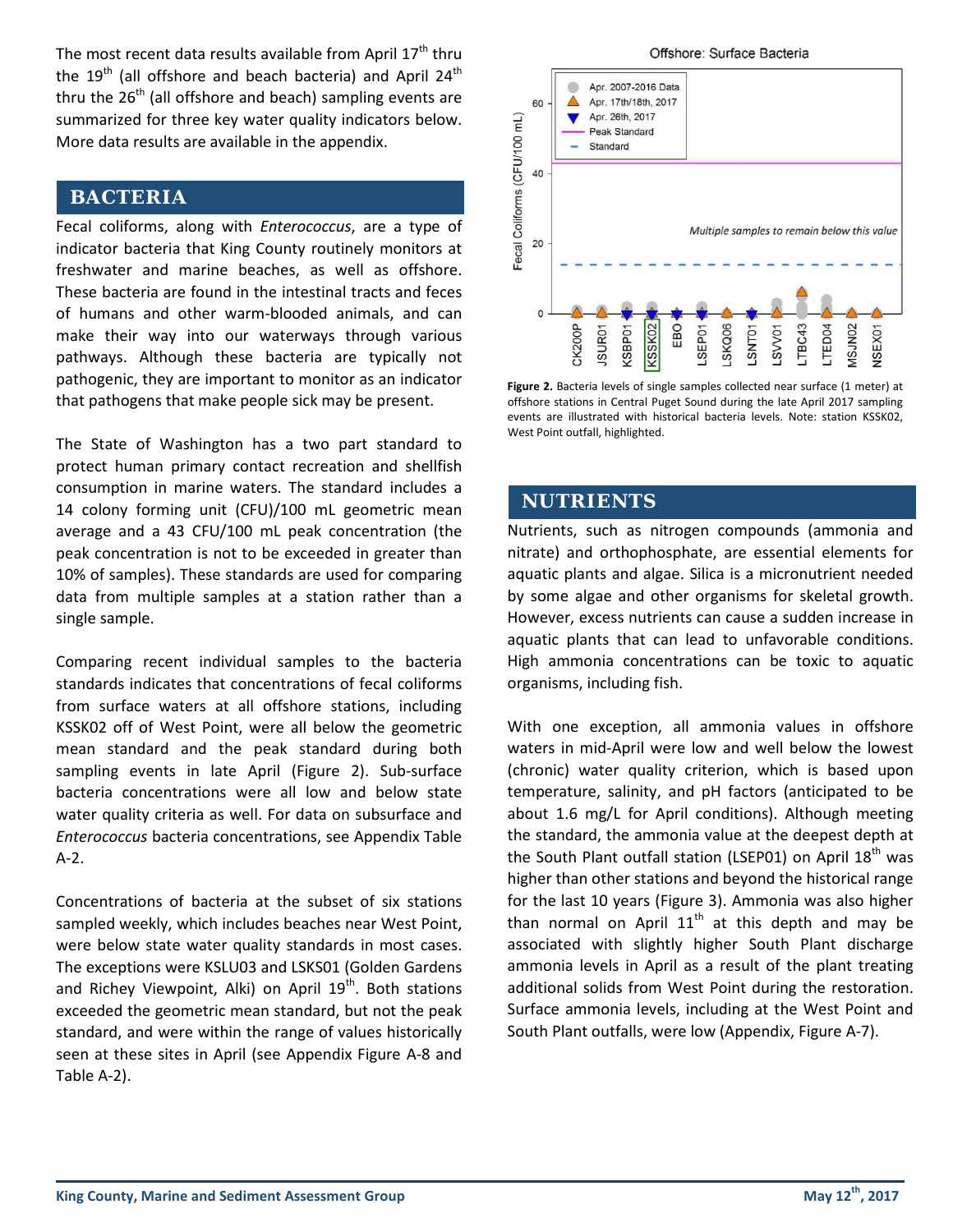

**Figure 3.** Ammonia levels collected at the deepest depth at offshore stations during the late April sampling events are shown with historical levels. Note: station KSSK02, the West Point outfall, is highlighted. The Emergency Bypass Station (EBO) was not routinely sampled prior to this event, so recent data cannot be compared to prior years.

Nitrate + nitrite, orthophosphate, and silica at offshore stations for all depths were generally within normal seasonal ranges for all sites. The results of the SUNA sensor (shown in the Appendix) indicate patterns in nitrate concentrations are comparable to laboratory results, and better capture the entire water column. Most sites show higher nitrate particularly at near-bottom depths, which can be a typical seasonal pattern. Low nitrate/nitrite and silica surface water values, in addition to high chlorophyll-*a* values (particularly on April  $17<sup>th</sup>/18<sup>th</sup>$ ), indicate the occurrence of the spring phytoplankton (microalgae) bloom (see Appendix, Figure A-6). This is the typical timing of the spring bloom. Phytoplankton take up nutrients for growth, such as nitrate and silica, which lowers levels in the water when the bloom is large.

Nutrients in beach waters sampled on April  $19<sup>th</sup>$  were all within typical seasonal ranges (see Appendix, Figures A-9 and -10).

#### **DISSOLVED OXYGEN**

Dissolved oxygen is important for marine life, and can control the presence or absence of species. Aquatic life requires a certain amount of oxygen dissolved in the water to live, and different species have different tolerances. Waters with high concentrations of dissolved

oxygen are considered healthy for sustaining many species.

Plants and algae produce oxygen during the day. In deep waters, it can be too dark for plant growth and is separated from surface mixing with the air, so processes like decomposition by bacteria can result in low dissolved oxygen. Human inputs of organic materials and decay of sinking algae at depth may decrease oxygen levels. In addition, deep waters from the Pacific Ocean enter Puget Sound at depth and can result in naturally occurring low dissolved oxygen levels.

The State of Washington dissolved oxygen standard to protect aquatic life depends on the designated waterbody use. For Central Puget Sound, the one-day minimum dissolved oxygen standard is 7 mg/L for waters of extraordinary quality. At the dissolved oxygen level of 5 mg/L, biological stress can be induced on marine life. If dissolved oxygen levels fall below 3 mg/L, then this can displace or potentially result in death of some marine species.

The most recent offshore near-bottom data from late April show typical oxygen conditions for sites across Central Puget Sound, and all sites show oxygen levels above the state water quality standard (Figure 5).



Figure 4. In Puget Sound, the lowest dissolved oxygen levels are typically found near the seafloor, so near-bottom oxygen levels are shown by site on top of historical oxygen conditions for the first half of April. Note: station KSSK02, West Point outfall, highlighted in green. The EBO site, Emergency Bypass Outfall, was added recently, so no historical data are available.

Higher oxygen concentrations persist through the top to bottom of the water column, particularly at shallow